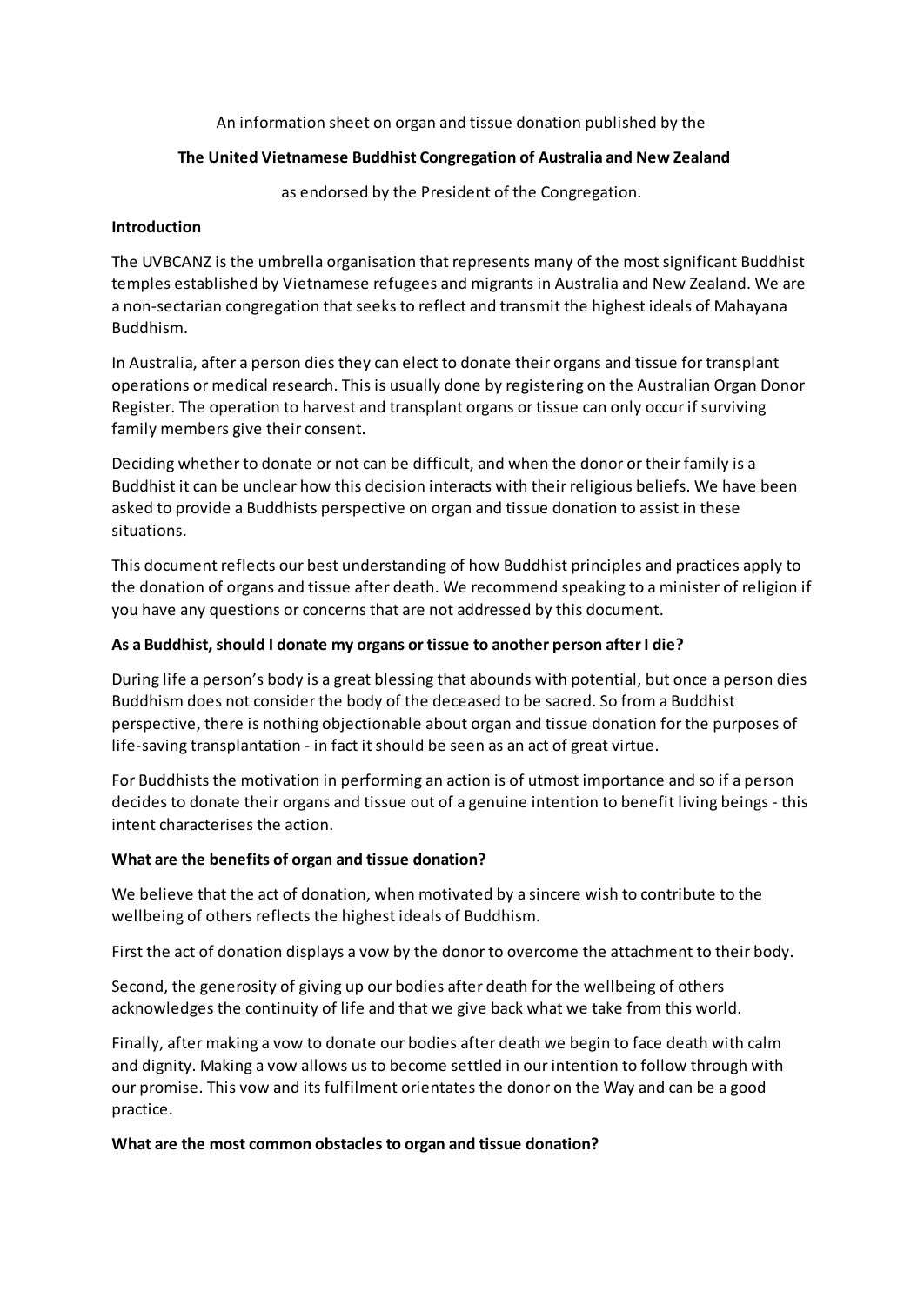### *Attachment to the body*

It may be that when a potential donor approaches death they will remain attached to their body and are not willing to give it up for the benefit of others.

From a Buddhist perspective there are many attachments a person must confront at the moment of death and during the transitional or intermediate stages (bardo). It is common to experience attachment to the life already lived and strong elements of it such as wealth, family, reputation, feelings (both pleasure and pain), anger amongst others. Seen in this way, attachment to the body is just one of many attachments a person must let go of at the moment of death. Letting go at this point is crucial to the smooth transition into the next life.

The body of the deceased quickly changes forms. If you bury it, it will rest in a coffin to decay slowly over time. If you cremate it, the resulting ashes must be either kept or scattered. Donating your body for the benefit of others is no different from these procedures - and usually the body is returned to the family once the transplantation procedures are complete. We emphasise there is no right way to dispose of a body as long as there is calm, dignity and respect for the deceased qualities that are possible to achieve through the organ and tissue donation process.

## *Preserving bodily integrity*

For the surviving family, love, grief and the wish to honour the dead can manifest as a wish to keep the body of their loved one whole and undisturbed for as long as possible after death.

These beliefs may be influenced by the teachings of some schools of Buddhism and the cultural inheritance of peoples of asian descent. The idea is that the body of the recently deceased needs to rest whole and undisturbed for a number of hours or days after death so that appropriate prayers are recited and the spirit can calmly depart to the next life.

These practices may be understood as the concern of the surviving family as to any lingering attachment to the body that the deceased may have and the uncontrollable states of mind (such as fear or anger triggered by death) that may be exacerbated by physically invasive harvesting procedures.

One way to think about this is that if a potential donor has a sincere and solemn vow to give his or her organs and tissue - then the power of this intention and its fulfilment has the great potential to overcome many negative states of mind that may exist at the time of death. Not only does the act of donation overcome the basic attachment to the body but it may also calm and overcome other attachments as well.

We say that a person who has a specific and strong vow to donate their organs and tissue after death should be considered a special case - precautions and cultural practices appropriate for the general population may not be applicable in these cases.

## *Disagreement as to criteria of death and when organ and tissue harvesting may take place*

Obviously organ and tissue donation can only occur after the donor has died.

But while lay persons may have only a general idea of what death means - like when someone stops breathing - the medical profession takes *brain death* as the criteria for death. Taking brain death as its criteria, the medical profession would considersomeone whose brain no longer functions dead even if for example their body could still breathe with the help of life support machines.